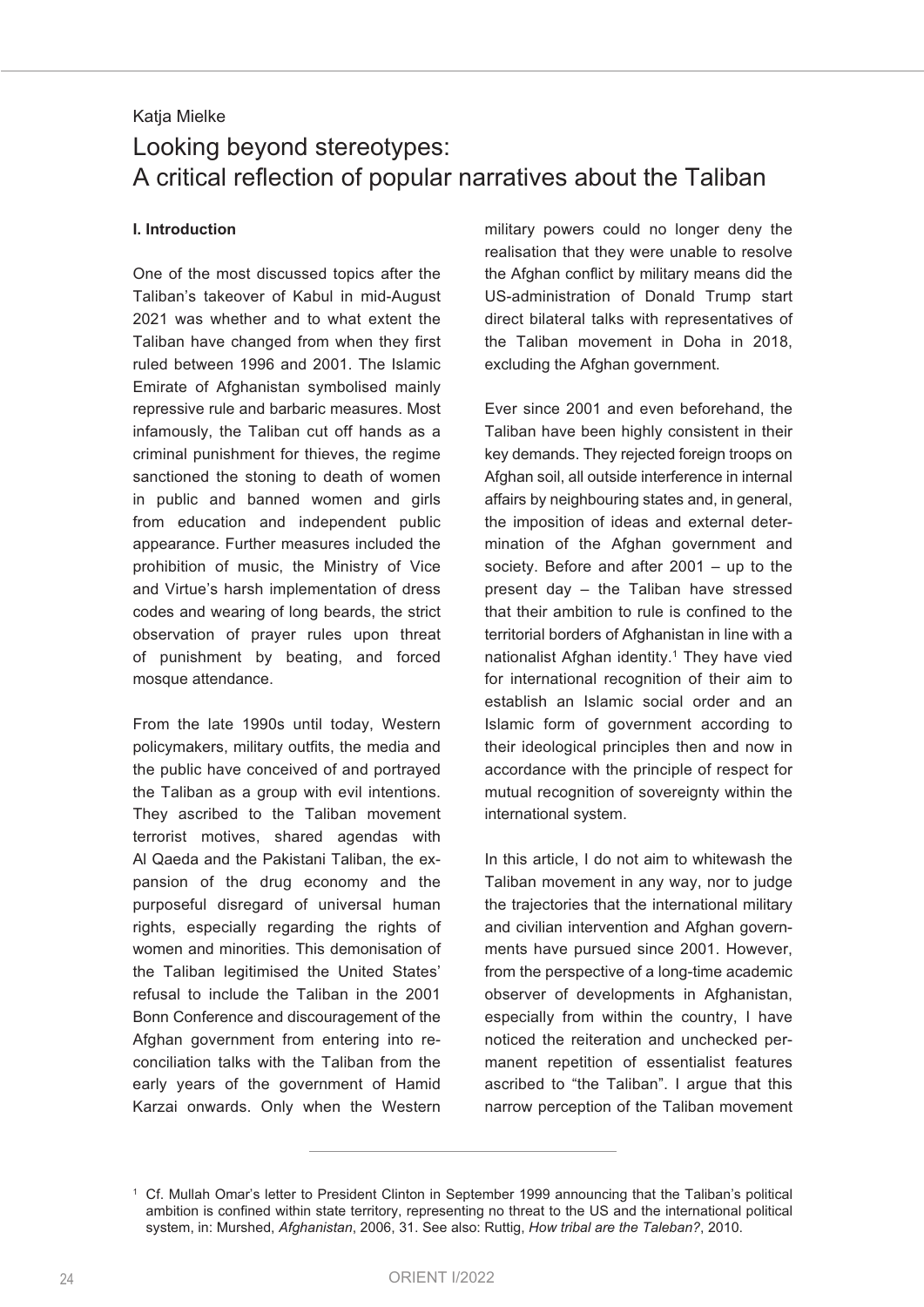has prevented and is still hindering effective policy-making towards Afghanistan. In the following, I will disentangle nine popular narratives – myths – about the Taliban that relate to the origins of the movement, its conduct and ideology as well as its situatedness in the global Islamist landscape. My aim is to nuance the mainstream picture of the Taliban; the acknowledgement of their agenda, agency and legitimacy seem to be a good starting point for Western policymakers, the media and the public to talk to and engage with the Taliban along the principles of agonistic<sup>2</sup> international relations.

#### **II. Origin and membership of the Taliban**<sup>3</sup>

In this first section, I will look into the origin of and membership in the Taliban movement in order to deconstruct three popular narratives: first, that the Taliban are a product of Pakistani refugee camps; second, that the Pakistani intelligence agency InterServices Intelligence (ISI) is responsible for the creation of "the Taliban," and third, that the Taliban are an exclusively ethnic Pashtun movement. Depending on the level of analytical scrutiny and meticulousness, one might find shreds of evidence in all three mainstream perceptions, although at an intolerably generalised level if at all. I argue that due diligence and accuracy in researching, analysing and reflecting on resources that have become available about the Taliban movement over the last twenty years should have at least identified the Taliban's agency and legitimacy. With agency, I mean their capacity to act independently based on their own agenda and evidence of  $-$  albeit maybe naïve  $$ earnestness about the motives of the

founding generation of Taliban members. The idea of foreign involvement in the creation of the Taliban has prevented the Western perception from accepting that "the Taliban" have genuine objectives and legitimacy, denying them recognition as a legitimate movement even though they always enjoyed certain levels of legitimacy among Afghans of all ethnic and tribal backgrounds across the country.

Contrary to the popular claim suggesting that the Taliban appeared out of Pakistani refugee camps in 1994, according to which the Pakistani intelligence and security apparatus played a role in indoctrinating and radicalising young refugee boys in fundamentalist Islamic schools (*madrassas*), research shows that a "Taliban" network already existed before that time and had constituted itself inside Afghanistan in the area around Kandahar. <sup>4</sup> Its key members had fought against the Soviet occupation and the Marxist Kabul government in the 1980s. <sup>5</sup> Even back then, as fighters in one of the so-called *mujahedin* factions, some shared a common identity as students (literally: *taliban*) of Islamic religion. After an initial group from this Taliban network of mainly mullahs and religious scholars around Kandahar had decided to arm itself and fight not only to end the terror that local warlords were inflicting on civilians but also the criminal activities of commanders in the districts west of Kandahar, other groups formed and followed suit. Among their members were people of different backgrounds who felt that the civil war, which had unfolded after the communist government was toppled in 1992, betrayed everything they had fought for during the jihad – the armed resistance against communism and Soviet occupation from 1979

<sup>&</sup>lt;sup>2</sup> The idea of "agonism" in international relations entails that dissent, critique and contestation are constitutive of politics and that mutual acceptance of adversaries as representatives of legitimate interests nullify traditional realist friend-enemy distinctions. Cf., Mouffe, *The return of the political*, 1993.

<sup>&</sup>lt;sup>3</sup> In this article, I use "Taliban" and "Taliban movement" simultaneously, the former as shorthand for the latter. The designation of "the Taliban" as a movement instead of organisation stems from the largely uninstitutionalised and dynamic character of their setup over time, in which mission always shaped organisational structures.

<sup>4</sup> Strick van Linschoten and Kuehn, *Taliban Reader*, 2018, Part 1.

<sup>5</sup> Zaeef, *My life with the Taliban*, 2010.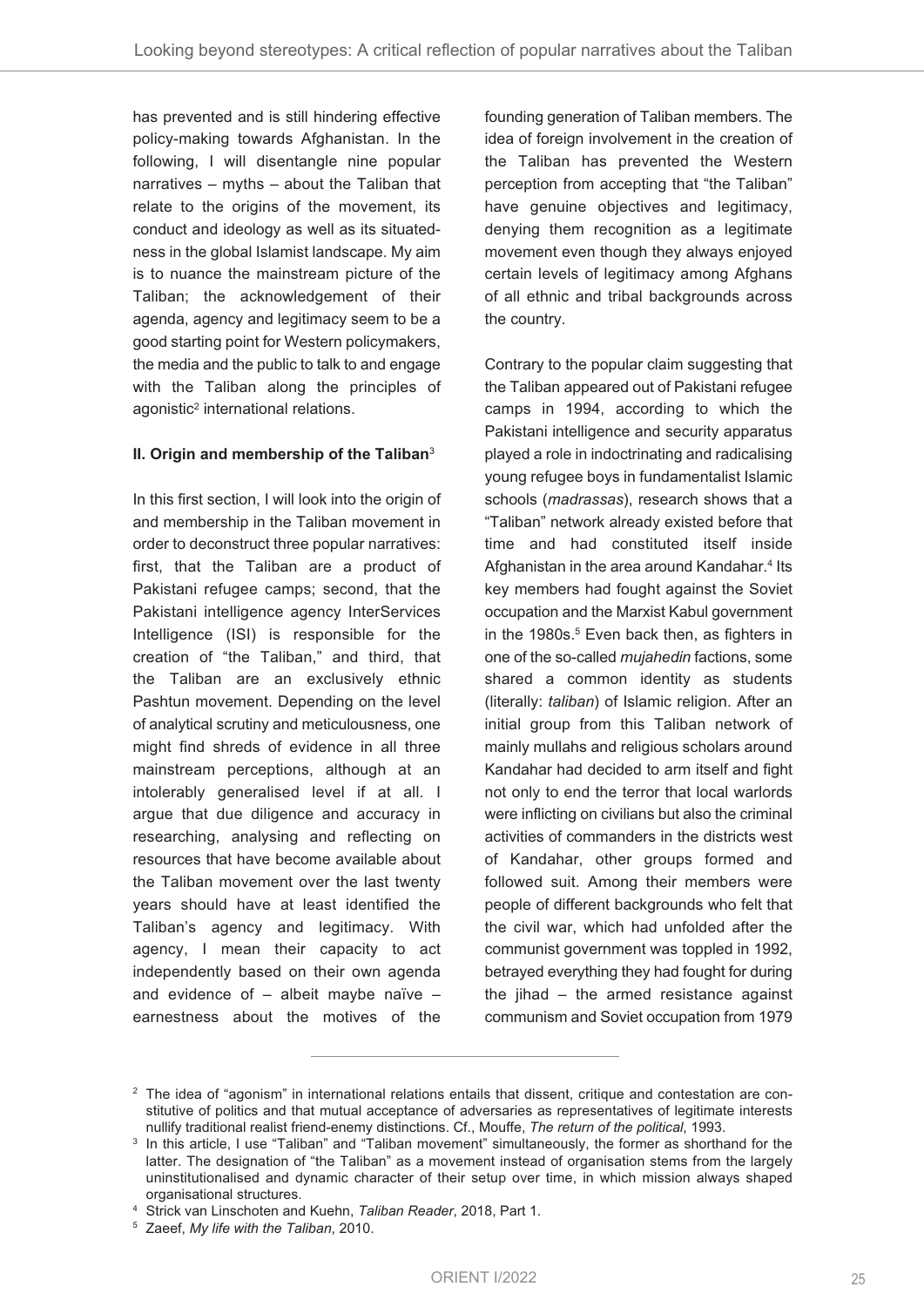to 1989. In their view, the mutual killing among the formerly unified mujahedin factions was untenable, as was the corruption and greed among the factions' leaders. Legitimised by their initial success of putting an end to the perceived anarchy, and based upon the ordinary population's support and show of enthusiasm, the Taliban-led groups advanced to other provinces. After capturing Kabul in the autumn of 1996, they proclaimed their government of the Islamic Emirate of Afghanistan.

The role of the Pakistani intelligence and security authorities in this military advance and its continuation – the northern city of Mazar-i Sharif was only conquered in 1998; other parts in the northeast had never come under Taliban rule before 2001 – remains opaque. It is likely that Pakistan delivered money and weapons to the Taliban. This, however, does not mean that their origin and financing was necessarily all Pakistan-based, but possibly from other supporters. 6 Pakistan's often cited interest in supporting the Taliban revolves around the idea of strategic depth in the Pakistani political establishment's obsession with the threat of another war with India. Accordingly, Pakistan is eager to have a friendly regime along its western border to prevent India from opening a double-front war against Pakistan. However, this is different to the popular claim that the ISI created the Taliban by setting up roving bands of indoctrinated *madrassa* students who – as mere Pakistani foot soldiers – were nothing but puppets and disposable any time.

It is worth mentioning that many Western powers, including the US and Germany, supported the Taliban in the intial years. International companies like Union Oil Company of California (Unocal) Corporation

put great hope in the Taliban's ability to pacify the country and be the catalyst of their oil and gas pipeline dreams. <sup>7</sup> A Taliban delegation visited Germany in 1995 to hold talks with representatives of potential investment companies. <sup>8</sup> If we look at support patterns of actors in the Afghan conflict from the late 1970s more generally, the path dependencies of international support for Afghan non-state armed factions in the Cold War proxy fight against the Soviet-backed Kabul regime exist to this day. They are tangible in the channels financing military and religious projects in Afghanistan through non-state actors, for example, such as Islamic charities in different Gulf countries. These countries also played a central role in creating jihadi-Salafism in Afghanistan in the 1980s<sup>9</sup> following their missionary ideologist radicalisation of Islam in the Wahhabi and Salafi tradition and their facilitation of the arrival of Islamist fighters from all over the world.

The third perception related to the origin of the Taliban movement, i.e. the portrayal of all Taliban as Pashtuns, has to be rejected. It is indeed the case that the great majority of the movement's members and followers were and are Pashtuns because the districts around Kandahar, from where the movement originated, represents a main settlement area of ethnic Pashtuns in Afghanistan. However, as Pashtuns constitute the majority of the Afghan population and the Taliban themselves have neither rhetorically nor practically excluded non-Pashtuns on purpose from their leadership or regular membership, the portrayal deserves correction. Prominent Tajik religious scholars were part of the first Taliban government. The advance of Taliban forces to the north in the late 1990s saw many ordinary village elders of different ethnic backgrounds, e.g. Tajiks, Uzbeks or Turkmen, pledge allegiance and support to the Taliban

<sup>6</sup> Giustozzi, *Taliban at War*, 2019, 6-7.

<sup>7</sup> Coll, *Ghost Wars*, 2004, 301-307; Rashid, *Taliban*, 2001.

<sup>8</sup> Ruttig, *Taleban-Delegation*, 1995.

<sup>9</sup> Kepel, *Jihad*, 2006, 219-220.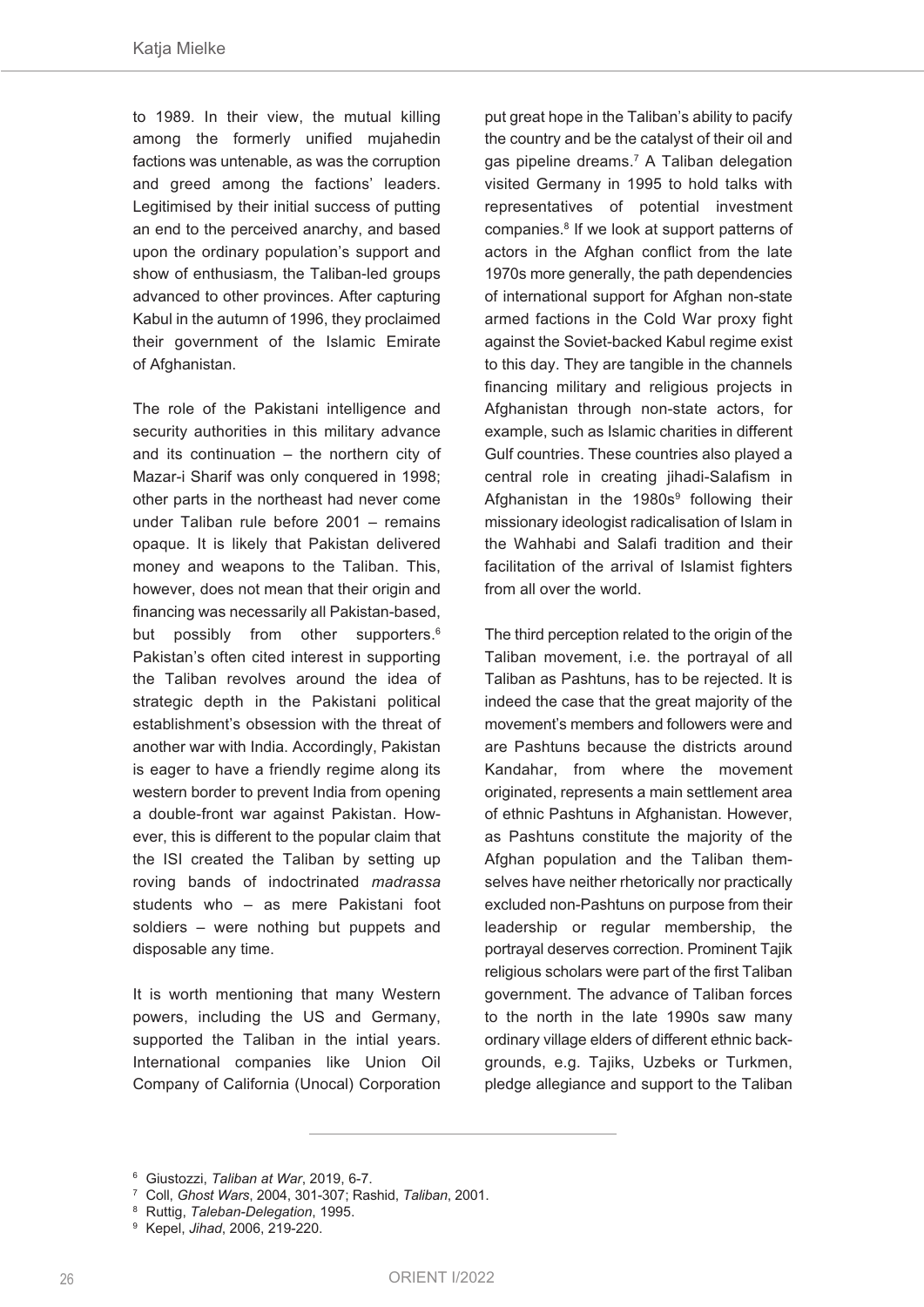– and thus "become" Taliban $10 -$  to save their constituencies from violence and pillage. As part of the increasing "Talibanisation" during the insurgency after 2001, even Afghans from the Shiite Hazara group became military commanders of the Taliban. <sup>11</sup> In their selfrepresentation, the Taliban have not been exclusive at all but stated that they would welcome every Afghan, no matter his ethnic or sectarian background. 12

#### **III. Conduct and ideology of the Taliban**

The last point is closely connected with two of the following three popular narratives related to the Taliban movement's conduct and ideological interpretation of religion. These are, first, the claim that the Taliban strongly oppose and persecute other Islamic currents than their own, e.g. Shiism and Sufism, and, second, that the Taliban are a homogenous group of ultra-radical Islamists. The third narrative discussed in this section refers to the myth that the Taliban aim to establish a Stone Age-type of Islam heavily influenced by Wahhabism that follows a rigid essentialist interpretation of Islam in all spheres of life, including the justice system.

To start with the Taliban's ideological orientation, it is noteworthy that the Taliban, just as the Afghan Sunni population, follow the Hanafi school of Islam, one of the four main schools of Islamic jurisprudence. In its approach, Hanafism does not solely rely on the Quran and Sunnah (*hadiths*, i.e. sayings and experiences ascribed to the Prophet

Muhammad) as sources for jurisdiction but also allows for independent reason and argumentation (*ijtihad*). This means that any interpretation of Quranic texts and Sunnah can be adapted to the present context and living circumstances – and speaks against the idea of a rigid image of lived Islamic social order, at least in theory. Due to the expanding influence of Deobandi Islam during the 1980s, <sup>13</sup> with its Wahhabi and Salafi elements, Afghan refugees and fighters exposed to Islamic education in Pakistan's *madrassas* have internalised certain jihadist interpretations, for example the claim that offensive jihad (armed fighting) against nonbelievers is every Muslim's obligation. However, while it has been observed that Wahhabi ideas have gained more ground in Afghanistan since the 1980s, the Taliban have remained sensitised to the threat of Wahhabi thought transforming their Afghan version of value-conservative Islam. <sup>14</sup> Moreover, the Taliban made every effort to distance themselves from the so-called Islamic State-Khorasan (IS-K), a group of radical Salafists that pledged their oath to the leader of ISIS in the Middle East, Abu Bakr Al-Baghdadi, from 2015 onwards. Sympathisers of IS-K among the Taliban were subjected to purges and the Taliban emphasised their difference, e.g. by condemning the cruel acts of violence that IS-K exhibited against the population and clarifying that they consider Afghan Hazara as Muslim brothers, whereas IS-K declared Shiites as non-Muslims, thereby legitimating their persecution. 15

 $10$  Then and now, there is a difference between Afghans in the conquered territories who actively embrace Taliban rule versus those who do not oppose it actively in order to endure and survive, fearing oppression or due to their mere disregard of and possibly seclusion from politics.

<sup>11</sup> Giustozzi, *Koran, Kalashnikov and Laptop*, 2007, 119.

<sup>12</sup> Strick van Linschoten and Kuehn, *Taliban Reader*, 2018, 11, 64, 290.

<sup>&</sup>lt;sup>13</sup> Strick van Linschoten and Kuehn urge scholars and the interested public to understand Deobandism from the Taliban's own perspective and socialisation, cf. Strick van Linschoten and Kuehn, *Taliban Reader*, 2018, 6.

<sup>14</sup> Gopal and Strick van Linschoten, *Ideology in the Afghan Taliban*, 2017, 24.

<sup>15</sup> Salafists adhere to the principle of excommunication (*takfir*) based on their reference to Sunnah and the Quran as sole basis of jurisprudence and formation of their worldview. According to Rashid, Taliban Deobandism similarly alienated the Hazara population in the 1990s, thus pointing towards a pro-Shiite shift in Taliban ideology after 2001. Cf. Rashid, *Tribe and State*, 2002, 177.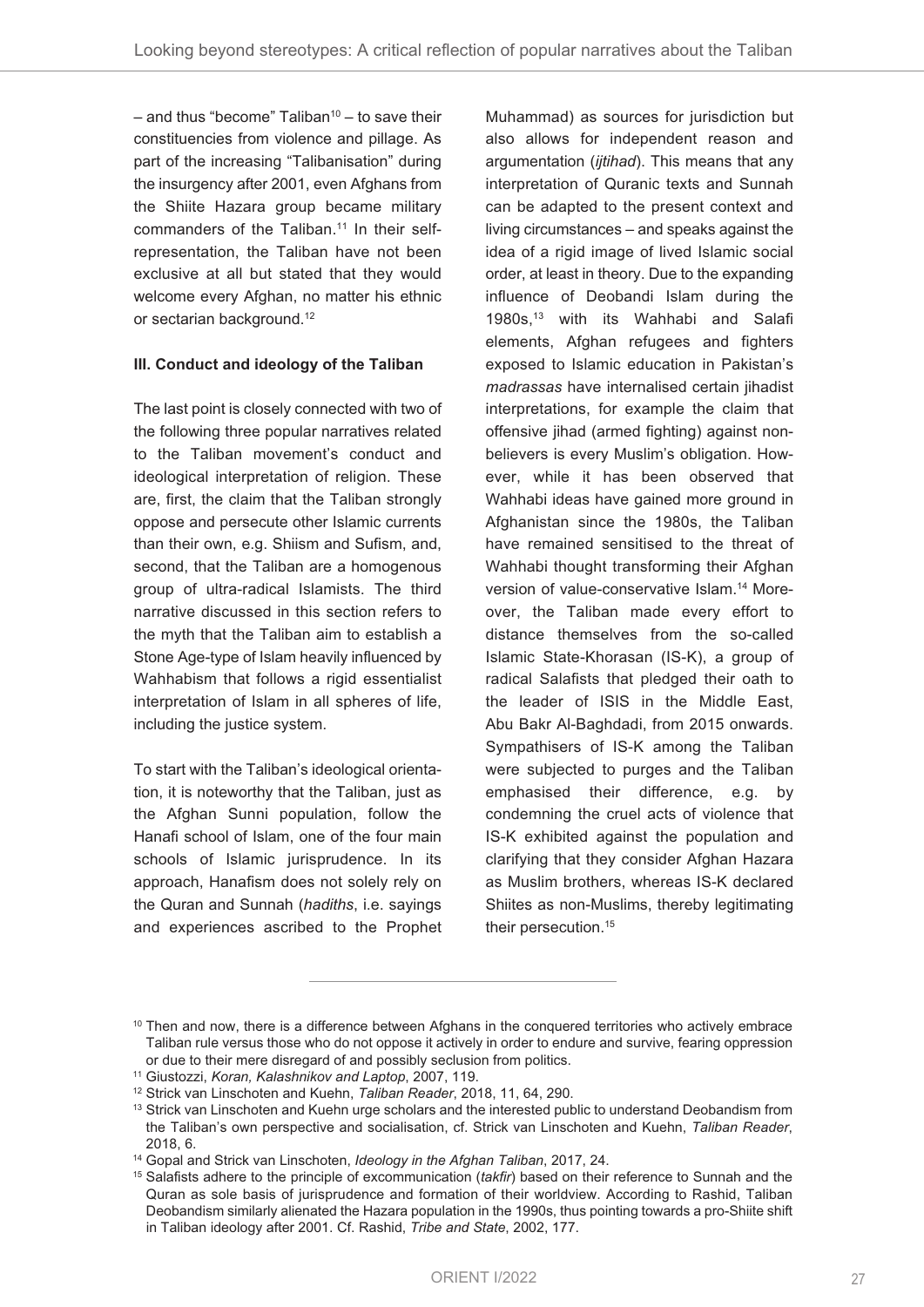This said, we have strong evidence that the jihadi and religious landscape in the Afghanistan-Pakistan region has transformed considerably in the last decades and remains dynamic. Sufism reportedly inspired the initial Taliban and their leader Mullah Omar, who is said to have visited Sufi shrines around Kandahar until at least 2001 on a regular basis. <sup>16</sup> The senior leadership of the Taliban which formed the government between 1996 and 2001 received their education inside Afghanistan before 1979. The worldview and lifestyle prevalent among Pashtuns in southern Afghanistan before the outbreak of large-scale war in 1979/80 strongly influenced the ideology of the first-generation Taliban. It contained elements of folk Islam and the Pashtun tribal code of conduct (*pashtunwali*). Disentangled from the Islamist currents and related intellectual discussions among Muslim scholars, the initial Taliban followed their own value-conservative, rural worldview. However, despite its underlying anti-modern morality that banned women in urban public spaces, music, kite-flying, etc., it was rooted more in rural norms than Wahhabi Islamist thought. The latter has only come to play a greater role and link to putatively pure Islamic principles with the generation of Taliban who received their education at the Deobandist Darul Uloom Haqqania, a higher religious school with a strong bias towards Wahhabi thought.

The evidence of different "generations" of Taliban is a first indicator of potential conflict among them. It allows for scrutiny of the myth that the Taliban movement constitutes a homogeneous group of radical Islamists. Given the insurgent trajectory of the Taliban's expansion of influence and control across the Afghan countryside from 2003 onwards, the movement has shown signs of fragmentation and disintegration, e.g. when local commanders joined and left the Taliban in an

almost opportunistic fashion in the context of reconciliation programmes launched by the High Peace Council between 2010 and 2016. <sup>17</sup> More significantly, several splits and changes of allegiance have occurred within the Taliban movement itself, specifically after the revelation in 2015 that Mullah Omar had died two years previously. <sup>18</sup> These internal splits were able to be ensnarled to some extent because they fit in with the movement's polycentric pattern of organisation, which relied on diverse power centres, such as the Quetta, Peshawar, Miram Shah and Mashhad Shuras. <sup>19</sup> In addition, several other – more radical – Islamist groups on Afghan territory have challenged Taliban domination and sometimes caused temporary, sometimes permanent splits, for example the changing allegiances of the Islamic Movement of Uzbekistan or the establishment of IS-K.

## **IV. Localisation and transnational links of the Taliban in the global Islamist landscape**

This section scrutinises three commonly held perceptions about the Taliban related to their transnational links with other Islamist networks. These refer, first, to the narrative that the Taliban have close ties to Al Qaeda, even dominating the Taliban at times. A second popular narrative holds that the Afghan Taliban share an ideological and political agenda with the Pakistani Taliban movement (Tehrik-e-Taliban Pakistan, TTP). Each of these popular claims suggests that the Taliban share a global terrorist agenda. This, however, is incorrect. Conversely, the third narrative refers to the Taliban's complete independent existence from IS-K, asserting that IS-K is a purposefully founded branch of the so-called Islamic State (IS) in the Afghanistan-Pakistan borderland by the direct intervention of IS from Raqqa.

<sup>16</sup> Gopal and Strick van Linschoten, *Ideology in the Afghan Taliban*, 2017, 16.

<sup>17</sup> The UNDP-financed Afghanistan Peace and Reconstruction Programme (APRP) ran from 2010-16 but was unable to convince Taliban forces to defect.

<sup>18</sup> Dam, *Looking for the enemy*, 2021.

<sup>19</sup> Giustozzi, *Taliban at War*, 2019.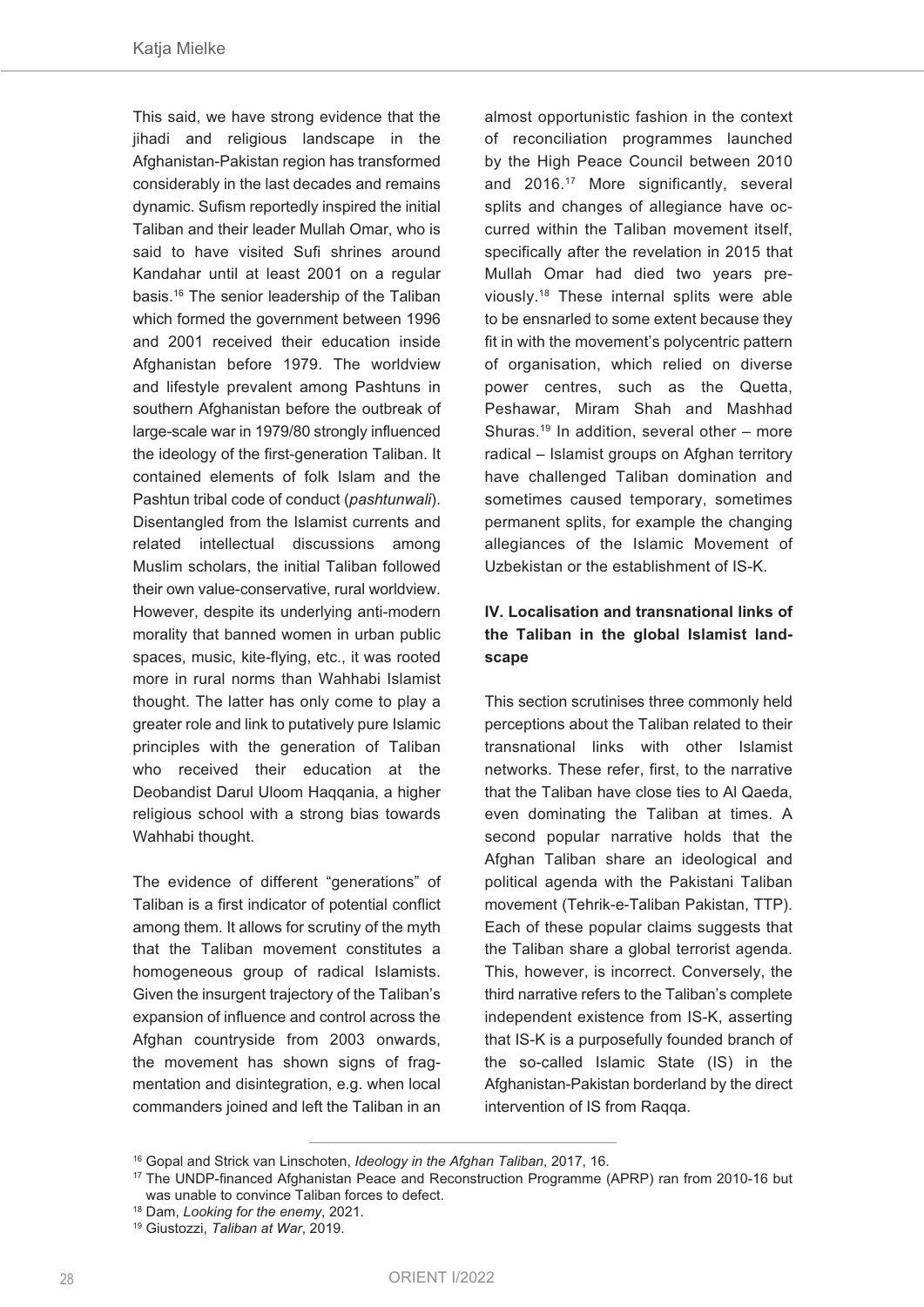IS-K formed in the Afghanistan-Pakistan borderland as a reaction to the expansion and seeming success of IS. The constituting members of IS-K were mainly Pakistani Taliban and former Afghan Taliban who had strayed from the Taliban due to the ambition of IS to establish a global caliphate. Even though the rhetorical endorsement by IS from Raqqa for the foundation of IS-K was meant to create the impression that direct links existed between IS in Syria and Iraq and Khorasan, research conducted in 2016 on the evolution, organisation, representation and statehood ambitions of IS-K produced little evidence of direct linkages beyond symbolism. <sup>20</sup> Rather, IS-K came into existence as a splinter of the Taliban with a very limited territorial outreach. Outside of IS-K's main territorial base, i.e. few districts in Nangarhar province at that time, IS-K followership was a localised phenomenon, context-specific and dependent in its manifestation on local political dynamics and historical path dependencies. In the years since 2015-16, the Taliban have oppressed IS-K wherever possible, sometimes even in conjunction with the US and Afghan military. The relationship between IS-K and the Taliban can best be described as simultaneous appeal and rivalry. To prove its more "human face" and care for fellow Afghans, the Taliban allowed, for example, opium poppy cultivation in the eastern districts contested between them and IS-K to give farmers, sharecroppers and day labourers economic perspectives as IS-K had reportedly cracked down on any form of poppy cultivation in the districts controlled by them.

As for Afghan Taliban and TTP relations, the claim of shared objectives is wrong, even though both groups supported each other logistically with refuge on each other's territory. The TTP established itself as an umbrella organisation of several jihadist groups in the Pakistani tribal areas along the border with Afghanistan in 2007. It encompassed Islamist groups with different jihadist objectives, the common denominator being their rejection of the Pakistani state and security establishment, while some also aspired to a global Islamic state. Military operations of the Pakistani army against TTP caused many groups to recede and seek refuge on Afghan territory. Likewise, when the Afghan Taliban were under great pressure from Afghan and international forces, they went across the border into Pakistan. <sup>21</sup> In contrast to the TTP, the Afghan Taliban, who operated their headquarters in Quetta in Pakistan's Baluchistan province, have never taken a stance against Pakistani authorities. Their military focus was solely directed at US, NATO and Afghan forces inside Afghanistan, a fact that likely lent them clandestine support from official and societal actors in Pakistan. Up to the present day, the Taliban have been consistent in their stance on limiting their power to the national territory of Afghanistan and entertaining normal political relations with the outside world. For example, in 2007, some time after Taliban commander Mansour Dadullah had publicly announced that he would send suicide attackers to Western countries, the Taliban excluded him from their ranks. 22

This nationalist outlook of the Taliban is also one of the main criteria that distinguishes them from Al Qaeda. The Afghan Taliban have always categorically rejected any organisational and ideological ties with and rumours of domination by Al Qaeda. These surfaced when the first Taliban government refused to hand over Bin Laden to the US after the 1998 attacks on US targets in Kenya and Tanzania. After the US did not accept the Taliban's suggestion to hand him over to a court in another Muslim country, the continued hosting of Bin Laden turned into a heavy liability for the Taliban given the US and UN sanctions that followed. After the 9/11

<sup>20</sup> Cf. Mielke, *Making sense of Daesh*, 2017.

<sup>21</sup> Cf. Fishman, *The Taliban in Pakistan*, 2013, 351-52, on the misleading distinction between the Afghan Taliban and Pakistani Taliban that gave the Pakistani government and security establishment a reason to support the "good" Afghan and fight the "bad" Pakistani Taliban.

<sup>22</sup> Stenersen, *Are the Afghan Taliban*, 2009, 2.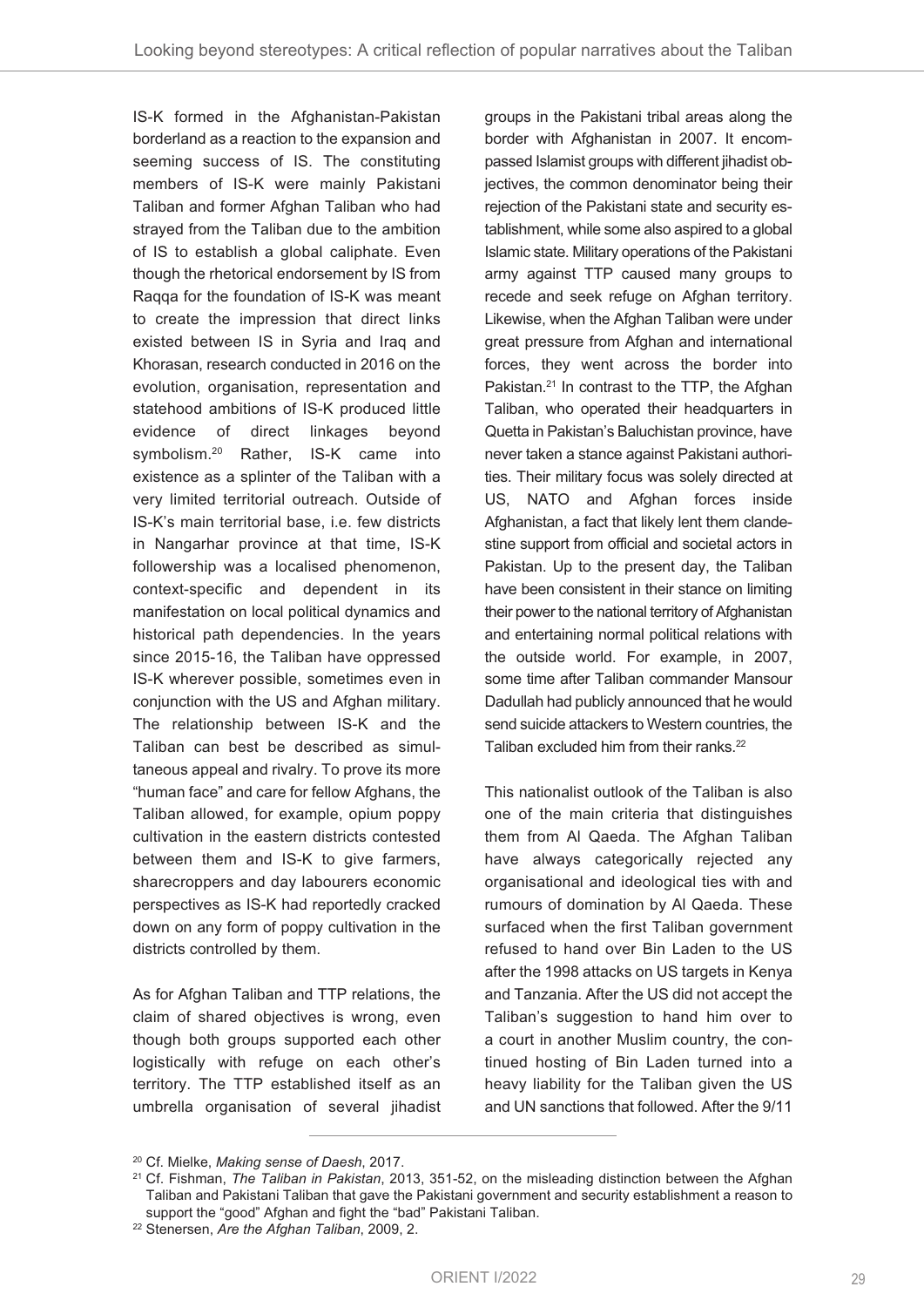attacks in New York and Washington, the Taliban were bombed from power by the US because they had hosted Bin Laden. It is still contested whether the Taliban leadership knew of Bin Laden's plans and activities. 23

The Taliban have always emphasised their independence from outsiders and other Islamist groups, their ideologies and practices. Along this line, Taliban commanders have reportedly asked Arab fighters in Paktia and Nangarhar province to leave their areas. 24 However, the leader of Al Qaeda on the Indian subcontinent was reportedly killed in Taliban-controlled Helmand province in September 2019. <sup>25</sup> Moreover, organisational overlaps with Al Qaeda can be detected in several of the Taliban's temporary subgroups, such as the Islamic Movement of Uzbekistan until 2015-16, or the Haqqani network. 26 Sirajuddin Haqqani, the head of the Haqqani network and interim Minister of the Interior, has become the most criticised constituent of the Taliban government as he is sought worldwide for a bounty of USD 10m on international terrorism charges by the US Federal Bureau of Investigation. Given this personnel overlap between Al Qaeda and Taliban, the link cannot be denied. However, the relationship is at best ambivalent <sup>27</sup> and it is uncertain to what extent the Taliban are ideologically approaching Al Qaeda's jihadist worldview.

### **V. Outlook**

This article deconstructed nine popular mainstream narratives that have considerably contributed to the uneasy relation of Western policymakers, media and public with the Taliban movement and a broad mischaracterisation of their cause and ambitions from the 1990s onwards. The evidence about consistencies but also ongoing transformations within the Taliban and their ideological outlook demands a more informed reflection on the possibilities to find a working relationship with the Taliban interim government for the sake of preventing a humanitarian catastrophe and an economic collapse in the country. At the time of writing, too many factors are uncertain. Besides managing the economic and humanitarian challenges, there are also concerns about how the Taliban leadership will handle internal conflicts, which significance they will attribute to certain ideological principles in their political conduct, and the duration of the interim government. As intervention options for outside actors are limited, they must instead exercise patience and accustom themselves to the idea of according the Taliban basic legitimacy as argued above. This would involve speaking to each other and leaving the friend-enemy distinction behind as a basis for acceptance. Given that Western countries are not ready to recognise the Taliban government diplomatically, a practical alternative would be to try to open up channels of communication and exchange platforms with Taliban representatives (and others with non-Taliban representatives, plus mixed forums) via nonstate actors, such as the German political foundations. They could offer to moderate exchanges that identify common values, e.g. interfaith norms like peace, human rights, human development and justice. Leaving antagonistic policy-making behind would be a crucial step forward to avoid renewed selfisolation and the risk of repression against the population that we witnessed before 2001.

<sup>23</sup> Taliban sources categorically reject this, cf. Strick van Linschoten and Kuehn, *Taliban Reader*, 2018, 235. For a detailed discussion on why the putative connection between Al Qaeda and the Taliban should not be linked to the 9/11 attacks and how the Taliban leadership differed in its approach to Bin Laden, see Strick van Linschoten and Kuehn, *An Enemy we Created*, 2012, 191ff.

<sup>&</sup>lt;sup>24</sup> In 2020, several reports emerged suggesting that the links between the Taliban and Al Qaeda had never been cut. Cf. UNSC, *Eleventh report*, 2019.

<sup>25</sup> Cf. Roggio, *Afghan Intelligence*, 2019.

<sup>26</sup> Fishman, *The Taliban in Pakistan*, 2013, 360.

<sup>&</sup>lt;sup>27</sup> This ambivalence is also reflected in Al Qaeda's reaction to the Taliban's renewed takeover of power in Kabul in 2021; while Al Qaeda congratulated the Taliban on the military victory, it also condemned the Taliban's talks with Western governments.